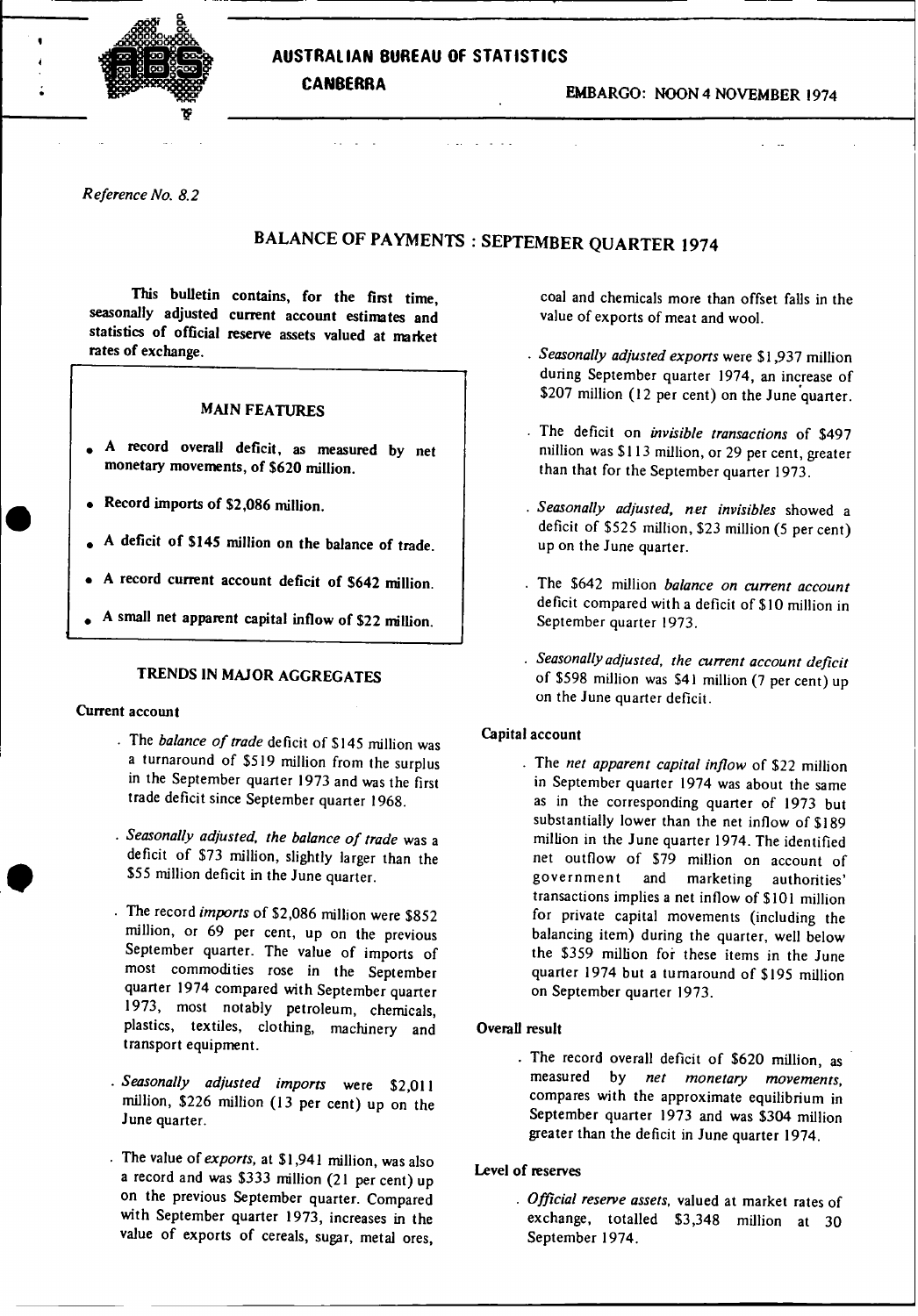The value of *other foreign assets* at 30 September 1974 is not yet available. The change of \$35 million shown is that for the two months July and August.

#### EXPLANATORY NOTES

#### **Introduction**

1. This bulletin contains preliminary estimates of Australia's international balance of payments for the June quarter 1974, together with revised estimates for previous quarters and financial years. More detailed estimates are published annually in the bulletin *Balance of Payments* (Reference 8.1).

2. Included, for the first time, are corresponding seasonally adjusted estimates of the current account. Notes on the statistics and their seasonal adjustment are provided below. Unless otherwise stated figures reported in the commentary and tables refer to the original **estimates.**

3. Estimates for the more recent periods are preliminary and subject to revision. The items which can be most affected by revisions are those for which benchmark data are derived from annual surveys where long time lags in collection and processing are inevitable; for example, this issue incorporates the final results of the Survey of Overseas Investment for 1972-73. Revisions to the property income statistics for the years 1970-71 to 1972-73 as compared with earlier bulletins are mainly due to a change in treatment of mineral and petroleum exploration expenditure in overseas investment statistics (see bulletin *Overseas Investment 1972-73* Reference No. 5.21).

#### **Australian currency values**

4. The Australian currency equivalents shown in these statistics for transactions originally denominated in foreign currencies were derived by converting into Australian dollars at market rates of exchange. This procedure has been extended to include official reserve assets and other foreign assets which formerly were valued on the basis of official parities. See paragraphs 13-16 below.

### **Adjustments to exports and imports**

5. The figures for *exports* and *imports* in the accompanying table represent the recorded trade figures adjusted in respect of coverage, timing and valuation for balance of payments purposes.

#### **Net monetary movements**

*6. Net monetary movements* are usually taken as a measure of the overall surplus or deficit in the balance of payments. In order not to obscure the underlying performance of the balance of payments, and to maintain consistency between periods, this term excludes changes that do not arise from international economic transactions. The main exclusions made for this reason are: the allocation of Special Drawing Rights (SDR) by the International Monetary Fund (included in official reserve assets but excluded from net monetary movements by means of the offset item shown in the table); compensation received under the Sterling Agreement amounting to \$24 million in January 1973 and \$26 million in May 1974; and changes in the Australian dollar value of official reserve assets due to revaluations (see paragraphs 15 and 16 below).

#### **Seasonal adjustment.**

7. Most of the current account series in this bulletin are affected to some extent by seasonal influences and it is useful to recognise and take account of this element of variation.

8. While some degree of seasonality is evident in some capital account items over certain periods, the overall seasonal element is small compared with the large cyclical and irregular movements which have characterised capital flows in recent years. For these reasons, capital account items are, as in most countries, not being seasonally adjusted.

**S**

9. Seasonal adjustment may be carried out by various methods and the results may vary slightly according to the procedure adopted. Accordingly, seasonally adjusted statistics are in fact only estimates and should not be regarded as in any way 'definitive'. In interpreting particular seasonally adjusted statistics it is important, therefore, to bear in mind the methods by which they have been derived and the limitations to which the methods used are subject. Particular care should be taken in interpreting quarter to quarter movements in the adjusted figures, especially for those items showing substantial irregular movement.

10. It should be recognised that levels of overseas transactions can be directly affected by changes in foreign exchange rates which, while they are working through the system, give rise to movements that do not appear so directly or with such frequency in other statistical series. Also, in order to maintain an accounting identity, the balance items (balance of trade, net invisibles and balance on current account) are derived by differencing independently adjusted series and could contain irregular fluctuations somewhat larger than those appearing in the individual series being differenced.

11. An outline of the methods used, together with selected measures of variability for these series, is provided in the Appendix to this bulletin. A general description of seasonal adjustment methods is given in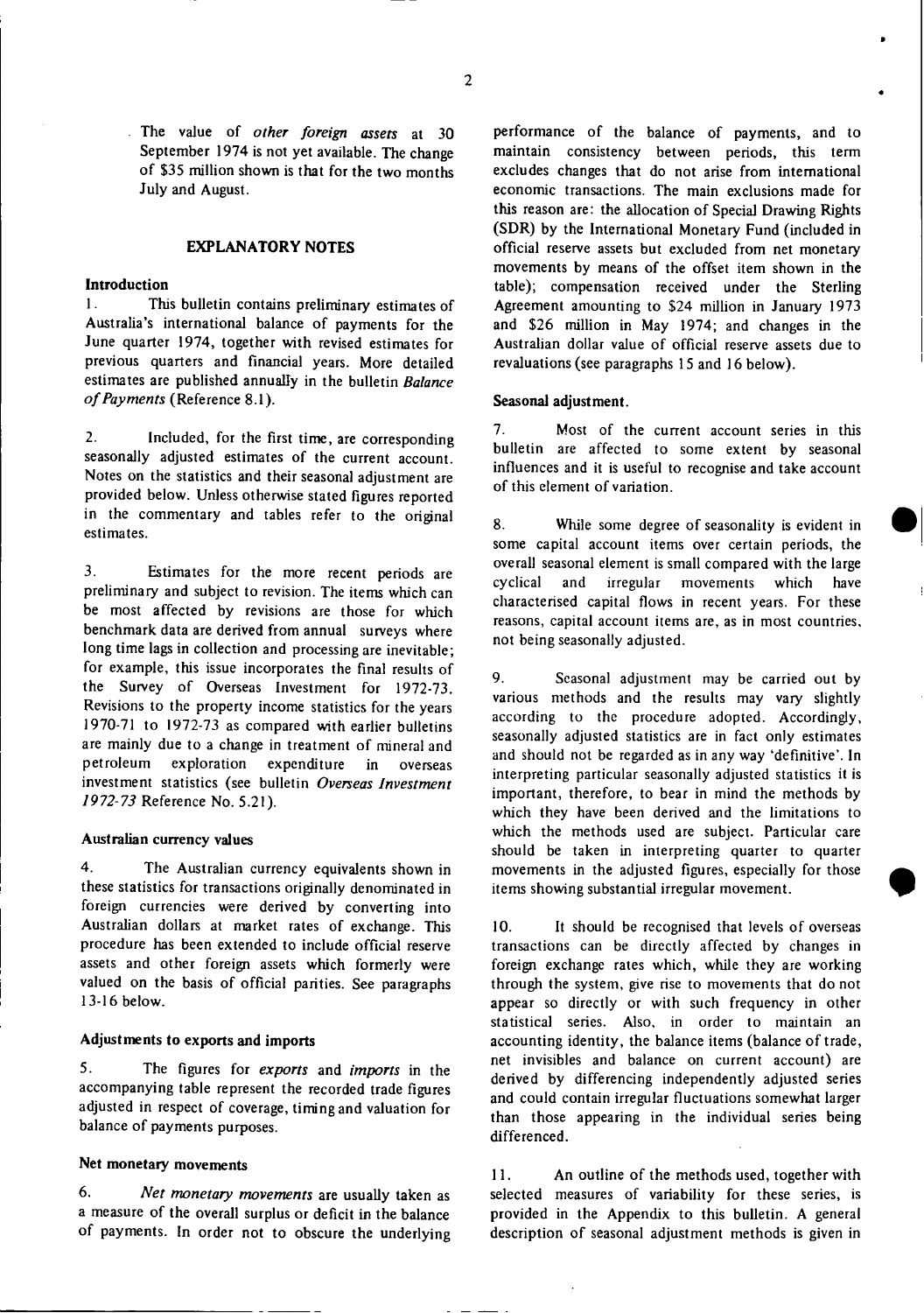*Seasonally Adjusted Indicators 1974* (Reference No. 1.10).

12. Historical series for the seasonally adjusted current account at the level of detail shown in this bulletin for September quarter 1958 onwards are available on request.

#### **Changes in official reserve assets**

13. As mentioned in paragraph 4 above, market rates of exchange are used for the first **time to estimate changes in** official reserve assets. This step has been taken following the Reserve **Bank** of Australia's decision to discontinue the publication of official **reserve assets** valued on the basis of official parities. Present foreign exchange arrangements differ markedly from those under which, for many years, countries undertook to maintain their exchange rates within narrow limits either side of their official parity rates with the International Monetary Fund. In the past two years or so divergencies between market and parity rates have become substantial and the Australian dollar value of the various currencies in which Australia's reserve assets are held is subject to frequent and, at times, large fluctuations.

14. Accordingly, after June 1974, the official parity basis of measuring official reserve assets was replaced by a series based on market rates of exchange. This revised series has been calculated back to June 1972 (prior to which date, differences between the two series

are relatively minor) and forms the basis of the estimates of changes in official reserve assets in the balance of payments from the September quarter 1972 onwards. This change gives more meaningful figures on the level of official reserve assets at any point of time, and also improves the internal consistency of the balance of payments in as much as market rates are now used throughout to derive the Australian currency equivalents of transactions.

15. As noted in paragraph 6, some adjustments are made to exclude from the balance of payments changes in the value of assets which are not due to economic transactions. In the case of official reserve assets, amongst the changes to be excluded are those due to revaluation effects, that is, to fluctuations in the market value of certain assets and to fluctuations in the market rates of exchange used to convert into Australian dollars.

16. The table below sets out changes in official reserve assets as recorded in the balance of payments from the September quarter 1972 and the adjustments which are necessary to reconcile these figures with statistics on the levels of reserve assets published by the Reserve Bank of Australia. The large positive adjustment of \$375 million in the September quarter 1974 was the result mainly of an increase of \$396 million in the Australian dollar value of official reserve assets arising from the devaluation of 25 September 1974.

| Changes and Levels of Official Reserve Assets |
|-----------------------------------------------|
| (at market rates of exchange)                 |
| <b>S</b> million                              |

|      |                  |                                                   | <b>Adjustments</b>                           |                                              | Reserve Bank series            |                                    |  |  |
|------|------------------|---------------------------------------------------|----------------------------------------------|----------------------------------------------|--------------------------------|------------------------------------|--|--|
|      | Ouarter<br>ended | Changes recorded<br>in the balance<br>of payments | Changes due to<br>effects of<br>revaluations | <b>Sterling</b><br>Agreement<br>Compensation | <b>Changes</b><br>in<br>levels | Levels at the<br>end of<br>quarter |  |  |
| 1972 | 30 September     | $+649$                                            | $-27$                                        |                                              | $+622$                         | 4,359                              |  |  |
|      | 31 December      | $+662$                                            | $-373$                                       | $\bullet\bullet$                             | $+289$                         | 4,648                              |  |  |
| 1973 | 31 March         | $-327$                                            | $-309$                                       | $+24$                                        | $-612$                         | 4.037                              |  |  |
|      | 30 June          | $+95$                                             | $+116$                                       | $\ddotsc$                                    | $+211$                         | 4.248                              |  |  |
|      | 30 September     | $-16$                                             | $-300$                                       | $\cdot$                                      | $-316$                         | 3.932                              |  |  |
|      | 31 December      | $+12$                                             | $-73$ .                                      | $\ddot{\phantom{0}}$                         | $-61$                          | 3.871                              |  |  |
| 1974 | 31 March         | $-181$                                            | $+61.$                                       | $\bullet\bullet$                             | $-121$                         | 3,750                              |  |  |
|      | 30 June          | $-206$                                            | $-10$                                        | $+26$                                        | $-191$                         | 3,560                              |  |  |
|      | 30 September     | $-586$                                            | $+375$                                       | $\bullet\bullet$                             | $-212$                         | 3,348                              |  |  |

#### **Presentation.**

17. In the following tables for current account items minus sign  $(-)$  denotes a debit; for capital inflow minus sign (-) denotes outflow; for monetary movements minus sign  $(-)$  denotes a decrease in assets, or an increase in liabilities, or the receipt of an allocation of Special Drawing Rights in the I.M.F.

18. Discrepancies may occur between totals and sums of components in the tables or between aggregates quoted in the text and their components, due to rounding.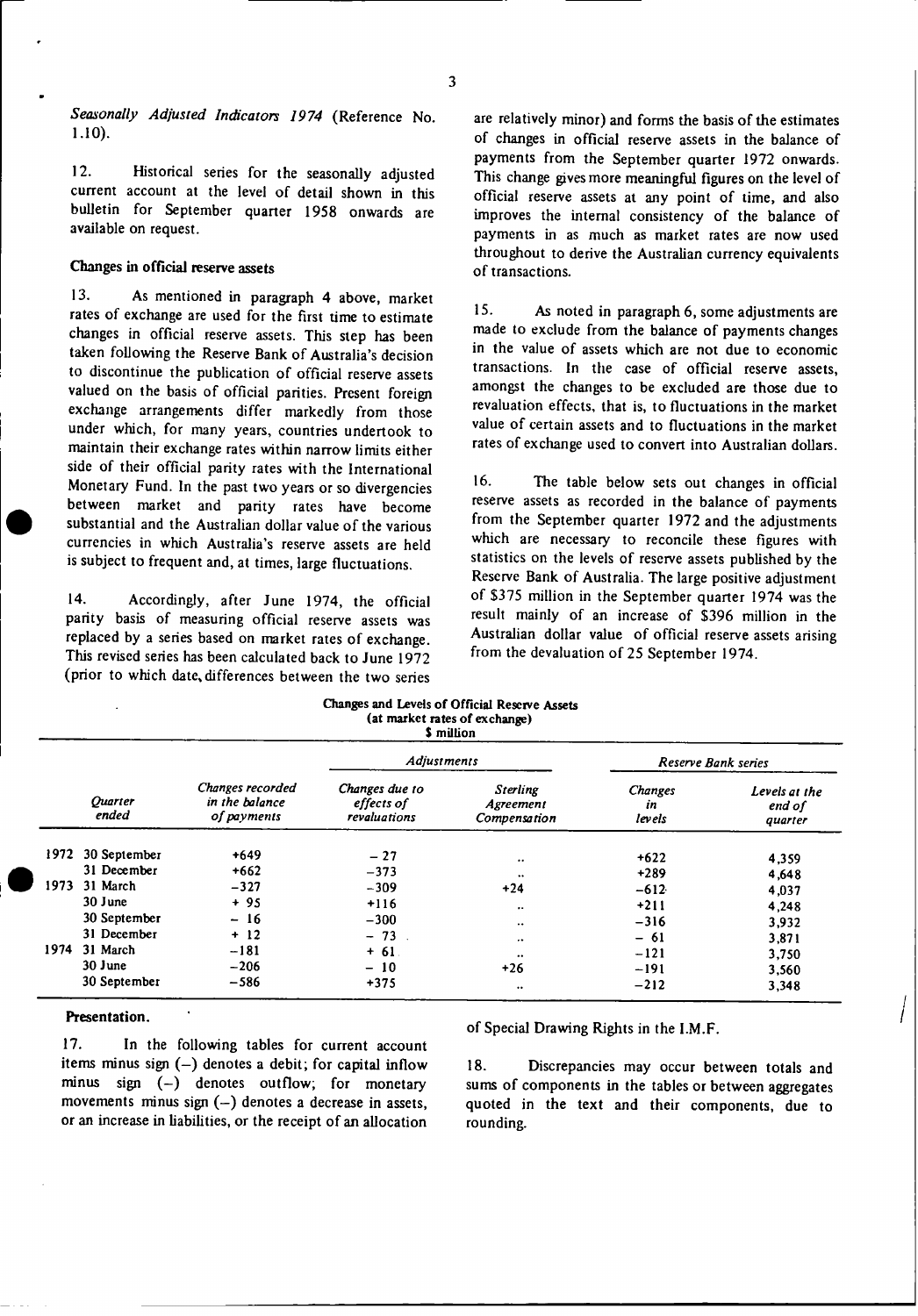**S MILLION**

|                                             |                       | QUARTERS ENDED-                                                                               |                  |                                 |                                                      |               |                         |                |                               |               |                |                      |                  |                               |
|---------------------------------------------|-----------------------|-----------------------------------------------------------------------------------------------|------------------|---------------------------------|------------------------------------------------------|---------------|-------------------------|----------------|-------------------------------|---------------|----------------|----------------------|------------------|-------------------------------|
|                                             |                       |                                                                                               | YEAR             |                                 | $11971 - 721$                                        |               | $1972 - 73$             |                |                               |               | $1973 - 74$    |                      |                  | $11974 - 75$                  |
|                                             |                       | anao anao anao anao anao anao anao amin'ny f<br>11970-71 1971-72 1972-73 1973-741 JUNE ISEPT. |                  |                                 |                                                      |               | DEC.                    | MAR.           | JUNEISEPT.                    |               | DEC.           | MAR.                 |                  | JUNE I SEPT.                  |
| VISIBLE TRADE-                              |                       |                                                                                               |                  |                                 |                                                      |               |                         |                |                               |               | 1689           | 1649                 |                  | 1772 1 1941                   |
| EXPORTS F.O.B.                              | 4217                  | 4726                                                                                          | 5991             | $6719$ $\pm$                    |                                                      | 1275   1316   | 1486                    | 1604<br>$-960$ | 15861 1608<br>$-10161 - 1234$ |               | $-1301$        |                      |                  | $-1473 - 1742$   -2086        |
| <b>IMPORTS F.O.B.</b>                       | $-3790$               | $-3792$<br>------                                                                             | $-3808$          | $-5750$ $\pm$<br>-------------- | ananaan   anananananananananananana   nuusaanannanan | $-845$ $-893$ | $-940$                  |                |                               |               |                |                      |                  | -------------- <b> ------</b> |
| BALANCE OF TRADE                            | 427                   | 934                                                                                           | 2183             | 969 I                           | 431 I                                                | 423           | 546                     | 644            |                               | 5701 374      | 388            | 176                  |                  | $311 - 145$                   |
| INVISIBLE CREDITS-                          |                       |                                                                                               |                  |                                 |                                                      |               |                         | -3             | -41                           | یه .          | یه ـ           | 3                    | 41               | 4                             |
| GOLD PRODUCTION                             | 15                    | 13                                                                                            | 15               | 15 <sub>1</sub>                 | 3 <sub>1</sub>                                       | 4             | 147                     | 145            | 1441                          | 165           | 179            | 183                  | 193 <sub>1</sub> | 212                           |
| <b>TRANSPORTATION</b>                       | 474                   | 498                                                                                           | 574              | 720                             | 124 <sub>1</sub><br>28 <sub>1</sub>                  | 138<br>27     | 39                      | 36             | 301                           | 34            | 50             | 46                   | 37 <sub>1</sub>  | 41                            |
| <b>TRAVEL</b>                               | 136                   | 139                                                                                           | 132              | $167-1$                         | 23 I                                                 | 22            | 23                      | 22             | 231                           | 23            | 21             | 24                   | 26               | 23                            |
| <b>GOVERNMENT</b>                           | 82                    | 90                                                                                            | -90              | 93 I<br>115 <sub>1</sub>        | 37 <sub>1</sub>                                      | 36            | 34                      | 33             | 321                           | 29            | 28             | -28                  | 30 <sub>1</sub>  | 32                            |
| MISCELLANEOUS                               | 134                   | 160                                                                                           | 135              | 496                             | 63 <sub>1</sub>                                      | 86            | 91                      | 103            | 891                           | 113           | 128            | 141                  | 114 <sub>1</sub> | 117                           |
| PROPERTY INCOME                             | 165                   | 229                                                                                           | 369<br>236       | 224                             | 65 1                                                 | 62            | 63                      | 58             | 53 I                          | 53            | 52             | 55                   | 64 1             | 52                            |
| <b>TRANSFERS</b>                            | 181<br>               | 226<br>$\frac{1}{2}$                                                                          | <b>.</b>         | . <b>.</b>                      | -------                                              | -------       | -------                 | .              |                               |               |                | ----                 | $\frac{1}{2}$    | -------                       |
| TOTAL INVISIBLE CREDITS                     | 1187                  | 1356                                                                                          | 1551             | 1830                            | 3431                                                 | 375           | 401                     | 400            | 3741                          | 421           | 462            | 479                  | 468 I            | 482                           |
| INVISIBLE DEBITS -                          |                       |                                                                                               |                  |                                 |                                                      |               |                         |                |                               |               |                |                      |                  |                               |
| TRANSPORTATION -                            |                       |                                                                                               |                  | $-665$ 1                        | $-91$                                                | -94           | $-105$                  | $-112$         |                               | $-1151 - 137$ | $-160$         | $-162$               | $-206$           | $-232$                        |
| <b>FREIGHT ON IMPORTS</b>                   | $-409$                | -409                                                                                          | $-426$<br>$-458$ | $-5091$                         | $-117$ $1$                                           | $-104$        | $-114$                  | $-126$         | $-1141$                       | $-114$        | $-118$         | $-140$               | -137             | $-135$                        |
| OTHER TRANSPORTATION                        | $-423$                | $-439$                                                                                        | $-312$           | $-334$ 1                        | $-105$ $+$                                           | $-82$         | $-59$                   | -65            | $-1061$                       | -80           | $-63$          | -73                  | $-118$           | -90                           |
| <b>FRAVEL</b>                               | $-199$<br>$-127$      | -264<br>$-124$                                                                                | $-122$           | $-116$                          | $-36$ $ $                                            | $-25$         | $-30$                   | -29            | $-381$                        | $-26$         | $-29$          | $-32$                | $-30$            | $-34$                         |
| <b>GOVERNMENT</b>                           | $-170$                | $-210$                                                                                        | $-223$           | $-254$ 1                        | $-51$ $\pm$                                          | $-53$         | $-55$                   | $-56$          | $-581$                        | -65           | $-61$          | $-59$                | $-69$ $1$        | $-75$                         |
| <b>MISCELLANEOUS</b>                        |                       |                                                                                               |                  |                                 |                                                      |               |                         |                |                               |               |                |                      |                  |                               |
| PROPERTY INCOME -                           |                       |                                                                                               |                  |                                 |                                                      |               |                         |                |                               |               |                |                      |                  |                               |
| INVESTMENT INCOME -<br><b>UNDISTRIBUTED</b> | $-274$                | $-248$                                                                                        | $-293$           | $-487$                          | $-621$                                               | $-73$         | $-73$                   | $-73$          |                               | $-731 - 121$  | $-122$         | $-122$               | $-122$ 1         | $-117$                        |
| <b>OTHER</b>                                | $-479$                | $-538$                                                                                        | -662             | $-611$                          | $-137$ $\pm$                                         | $-125$        | $-172$                  | $-217$         | $-1481$                       | $-129$        | -166           | $-163$               | $-154$           | $-145$<br>$-16$               |
| ROYALTIES AND COPYRIGHTS                    | -64                   | $-56$                                                                                         | $-75$            | $-601$                          | $-111$                                               | $-13$         | $-22$                   | $-22$          | $-171$                        | $-14$         | $-15$          | $-18$                | $-14$            |                               |
| TRANSFERS -                                 |                       |                                                                                               |                  |                                 |                                                      |               |                         |                |                               |               |                | $-71$                | -97              | $-73$                         |
| <b>GOVERNMENT</b>                           | $-185$                | $-206$                                                                                        | $-252$           | -290                            | -62                                                  | $-66$         | $-73$                   | $-49$          | $-641$                        | -66           | $-56$<br>$-49$ | $-50$                | $-57$ 1          | $-62$                         |
| PRIVATE                                     | $-134$                | $-172$                                                                                        | $-211$           | $-210$ 1                        | -46 1                                                | $-47$         | -53                     | $-53$          | $-581$                        | $-54$         |                |                      |                  |                               |
|                                             |                       |                                                                                               |                  |                                 |                                                      |               |                         |                |                               |               |                |                      |                  |                               |
|                                             |                       |                                                                                               |                  | -3536                           |                                                      | -718 I -683   | -756                    | $-804$         |                               | $-7921 - 805$ | $-838$         |                      | $-890 - 1003$    | -979                          |
| TOTAL INVISIBLE DEBITS                      | $-2463$<br>  ---- --- | -2666                                                                                         | -3034            |                                 |                                                      |               |                         |                |                               |               |                | -------------        |                  | .                             |
| NET INVISIBLES                              | $-1276$               | $-1309$                                                                                       | $-1483$          | -1706                           |                                                      | $-375$ $-308$ | $-355$<br>------------- | $-403$         |                               | -418  -384    | $-376$         | -411<br>------------ | $-535$ $\pm$     | -497                          |
| BALANCE ON CURRENT ACCOUNT                  | $-849$                | $-375$                                                                                        | 699              | $-737$ $+$                      |                                                      | 56   116      | -191                    | 240            |                               | $1521 - 10$   | 12             | $-234$               | $-505$ 1         | $-642$                        |

-----------------------------------------------------------------------------------------------------------------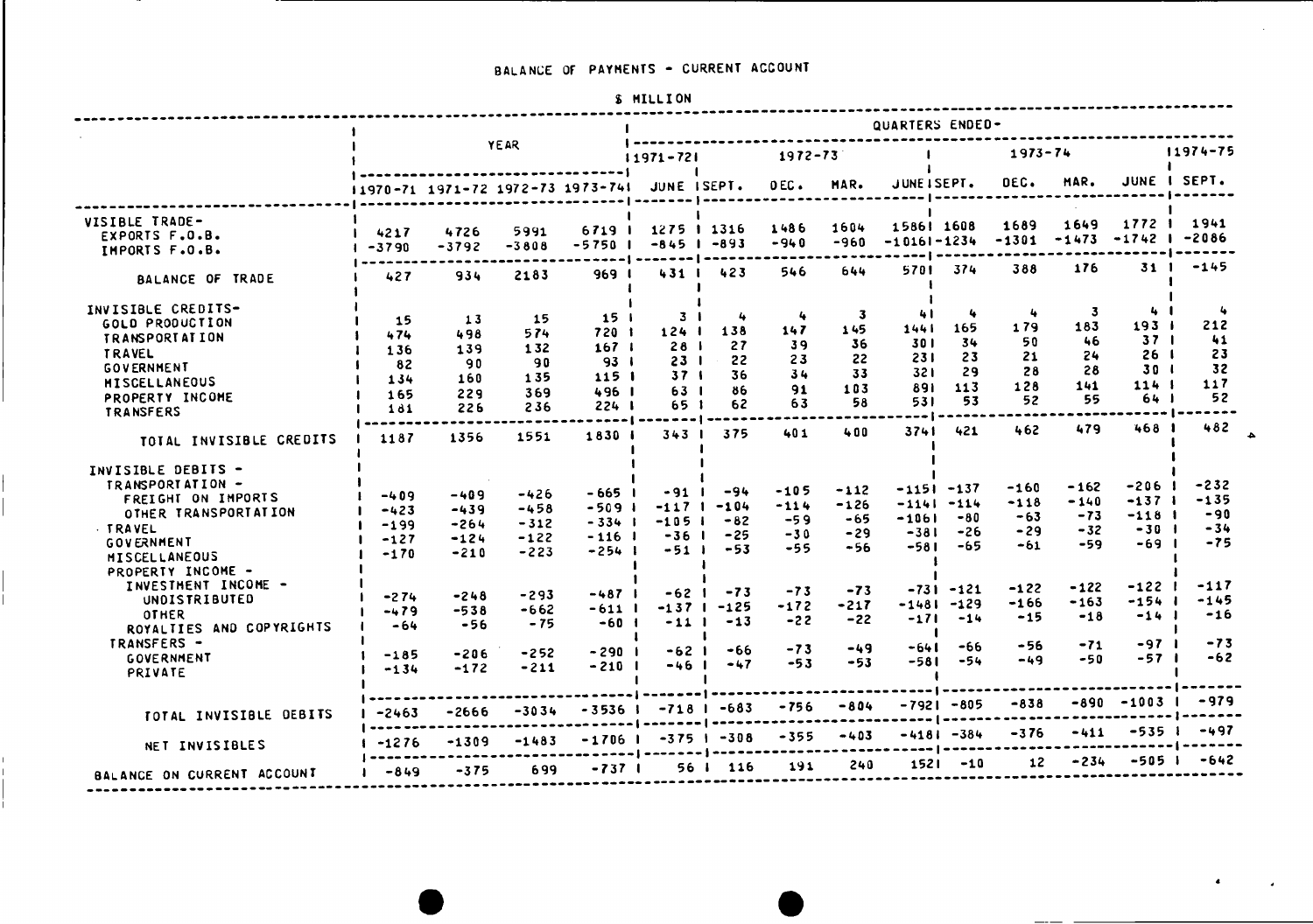## **BALANCE OF PAYMENTS** - CAPITAL **ACCOUNT**

| MILL I ON |  |  |  |
|-----------|--|--|--|

 $\mathcal{F}_{\mathcal{A}^{\mathcal{A}}}$ 

|                                                                                                                                                                                       |                              |                               |                                         |                                                    | <b>D</b> UTLLINM                                |                                                      |                                            |                                                         |                                 |                                       |                                                                      |                                             |                                                   |                                                                           |  |
|---------------------------------------------------------------------------------------------------------------------------------------------------------------------------------------|------------------------------|-------------------------------|-----------------------------------------|----------------------------------------------------|-------------------------------------------------|------------------------------------------------------|--------------------------------------------|---------------------------------------------------------|---------------------------------|---------------------------------------|----------------------------------------------------------------------|---------------------------------------------|---------------------------------------------------|---------------------------------------------------------------------------|--|
|                                                                                                                                                                                       |                              |                               | <b>YEAR</b>                             |                                                    |                                                 |                                                      |                                            |                                                         |                                 | QUARTERS ENDED-                       |                                                                      |                                             |                                                   |                                                                           |  |
|                                                                                                                                                                                       |                              |                               |                                         |                                                    | $11971 - 721$                                   |                                                      | $1972 - 73$                                |                                                         |                                 |                                       | $1973 - 74$                                                          |                                             |                                                   | $11974 - 75$                                                              |  |
|                                                                                                                                                                                       |                              |                               |                                         | 11970-71 1971-72 1972-73 1973-741                  | JUNE ISEPT.                                     |                                                      | DEC.                                       | MAR.                                                    |                                 | JUNE I SEPT.                          | DEC.                                                                 | MAR.                                        |                                                   | JUNE I SEPT.                                                              |  |
| CAPITAL INFLOW (NET) -<br>GOVERNMENT CAPITAL MOVEMENTS - I<br><b>GOVERNMENT SECURITIES</b><br>OTHER GOVT CAPITAL MOVEMENTS I                                                          | -48<br>$-15$                 | -46<br>$-14$                  | -33<br>$-31$                            | -85  <br>691                                       | $-321$<br>$-281$                                | 38<br>5                                              | 24<br>$-9$                                 | $-45$<br>$-13$                                          | -491<br>$-141$                  | 24<br>48                              | $-41$<br>33                                                          | $-16$<br>$\mathbf{1}$                       | -52 1<br>$-131$                                   | $-23$<br>$-3$                                                             |  |
| TOTAL GOVERNMENT<br><b>CAPITAL MOVEMENTS</b>                                                                                                                                          | -63                          | $-60$                         | - 64                                    | $-16$ $\mid$                                       | $-591$                                          | 43                                                   | 14                                         | $-58$                                                   | $-631$                          | 73                                    | -8                                                                   | $-15$                                       | -66 1                                             | $-25$                                                                     |  |
| PRIVATE CAPITAL MOVEMENTS -<br>OVERSEAS INVESTMENT IN<br>AUSTRALIAN COMPANIES -<br>UNDISTRIBUTED INCOME<br>OTHER DIRECT INVESTMENT<br>PORTFOLIO INVESTMENT AND<br>INSTITUTIONAL LOANS | 274<br>654<br>655            | 248<br>626<br>588             | 293<br>$-31$<br>116                     | 487 1<br>103 I<br>-115                             | 62 I<br>192  <br>148 <sub>1</sub>               | 73<br>143<br>139                                     | 73<br>28<br>189                            | 73<br>$-160$<br>-134                                    | 73 F<br>$-421$<br>$-781$        | 121<br>$-84$<br>$-74$                 | 122<br>$-10$<br>$-37$                                                | 122<br>43<br>-89                            | 122 1<br>154 1<br>85                              | 117<br>(A)<br>$(\Lambda)$                                                 |  |
| TOTAL COMPANIES<br><b>AUST. INVESTMENT OVERSEAS</b><br>MARKETING AUTHORITIES                                                                                                          | 1584<br>$-82$<br>$-43$       | 1463<br>$-140$<br>$-45$       | 379<br>$-128$<br>34                     | 475 <sub>1</sub><br>$-171$ $1$<br>$-951$           | 4021<br>$-551$<br>$-391$                        | 356<br>$-26$<br>12                                   | 291<br>$-31$<br>-6                         | $-221$<br>$-50$<br>14                                   | $-471$<br>$-211$<br>141         | $-37$<br>-51<br>27                    | 75<br>$-31$<br>18                                                    | 76<br>-55<br>$-35$                          | 361 <sub>1</sub><br>$-34$ 1<br>-105               | $N.A.$ $\alpha$<br>(A)<br>-54                                             |  |
| TOTAL PRIVATE<br>CAPITAL MOVEMENTS<br>MONETARY SECTOR TRANSACTIONS<br>(N.E.D.)                                                                                                        | 1459<br>28                   | 1278<br>44                    | 285<br>89                               | 210 <sub>1</sub><br>(A)                            | 308 1<br>12 <sub>1</sub>                        | 341<br>63                                            | 254<br>68                                  | $-257$<br>-68                                           | $-531$<br>271                   | -60<br>(A)                            | 62<br>(A)                                                            | $-14$<br>(A)                                | 222<br>$(\Lambda)$                                | N.A.<br>$(\mathbf{A})$                                                    |  |
| NET IDENTIFIED<br>CAPITAL INFLOW<br><b>BALANCING ITEM</b><br>NET APPARENT                                                                                                             | 1423<br>23                   | 1262<br>556                   | 310<br>69                               | 194 1<br>$-260$                                    | 261<br>238                                      | 447<br>97                                            | 336<br>118                                 | $-384$<br>$-155$                                        | -891<br>-91                     | 13 <sub>1</sub><br>$-6(B)$            | 54<br>$-68(B)$                                                       | -29<br>16(B)                                | 156  <br>32 b.                                    | 38<br>$-16(B)$                                                            |  |
| CAPITAL INFLOW<br>MONETARY MOVEMENTS -<br>CHANGES IN OFFICIAL                                                                                                                         | 1447                         | 1818                          | 379                                     | 168 <sub>1</sub>                                   | 4991                                            | 544                                                  | 454                                        | $-538$                                                  | $-801$                          | 7                                     | $-14$                                                                | $-14$                                       | 189                                               | 22                                                                        |  |
| <b>RESERVE ASSETS</b><br>ALLOCATION OF SDR<br>CHANGES IN OTHER FOREIGN ASSETS!<br>OTHER MONETARY MOVEMENTS                                                                            | 742<br>-64<br>$-71$<br>$-10$ | 1544<br>$-63$<br>$-31$<br>- 8 | 1079<br>$\bullet\bullet$<br>10<br>$-10$ | $-391$ $\pm$<br>$\ddotsc$<br>$-150$ $1$<br>$-28$ 1 | 585 I<br>$\bullet$ $\bullet$<br>$-281$<br>$-31$ | 649<br>$\bullet\bullet$<br>11<br>$\bullet$ $\bullet$ | 662<br>$\bullet\;\bullet$<br>$-15$<br>$-2$ | $-327$<br>$\bullet$ $\bullet$<br>$\frac{31}{2}$<br>$-2$ | 951<br>$\ddotsc$<br>-171<br>-61 | $-16$<br>$\bullet\bullet$<br>18<br>-5 | 12 <sup>2</sup><br>$\bullet$ $\bullet$<br>$\bullet$ $\bullet$<br>-14 | $-181$<br>$\bullet$ $\bullet$<br>$-73$<br>6 | $-206$ $\sqrt{ }$<br>$\ddotsc$<br>$-951$<br>$-15$ | $-586$<br>$\bullet\hspace{1mm}\bullet\hspace{1mm}$<br>-35<br>$\mathbf{1}$ |  |
| NET MONETARY MOVEMENTS                                                                                                                                                                | 598                          | 1442                          | 1079                                    | -569 1                                             | 555 I                                           | 660                                                  | 645                                        | $-298$                                                  | 721                             | $-3$                                  | -2                                                                   | $-248$                                      | -316                                              | $-620$                                                                    |  |

**(A) NOT YET AVAILABLE, INCLUDED IN THE BALANCING ITEM. (B) INCLUDES ITEMS FOOTNOTED (A). N.A. NOT AVAILABLE.**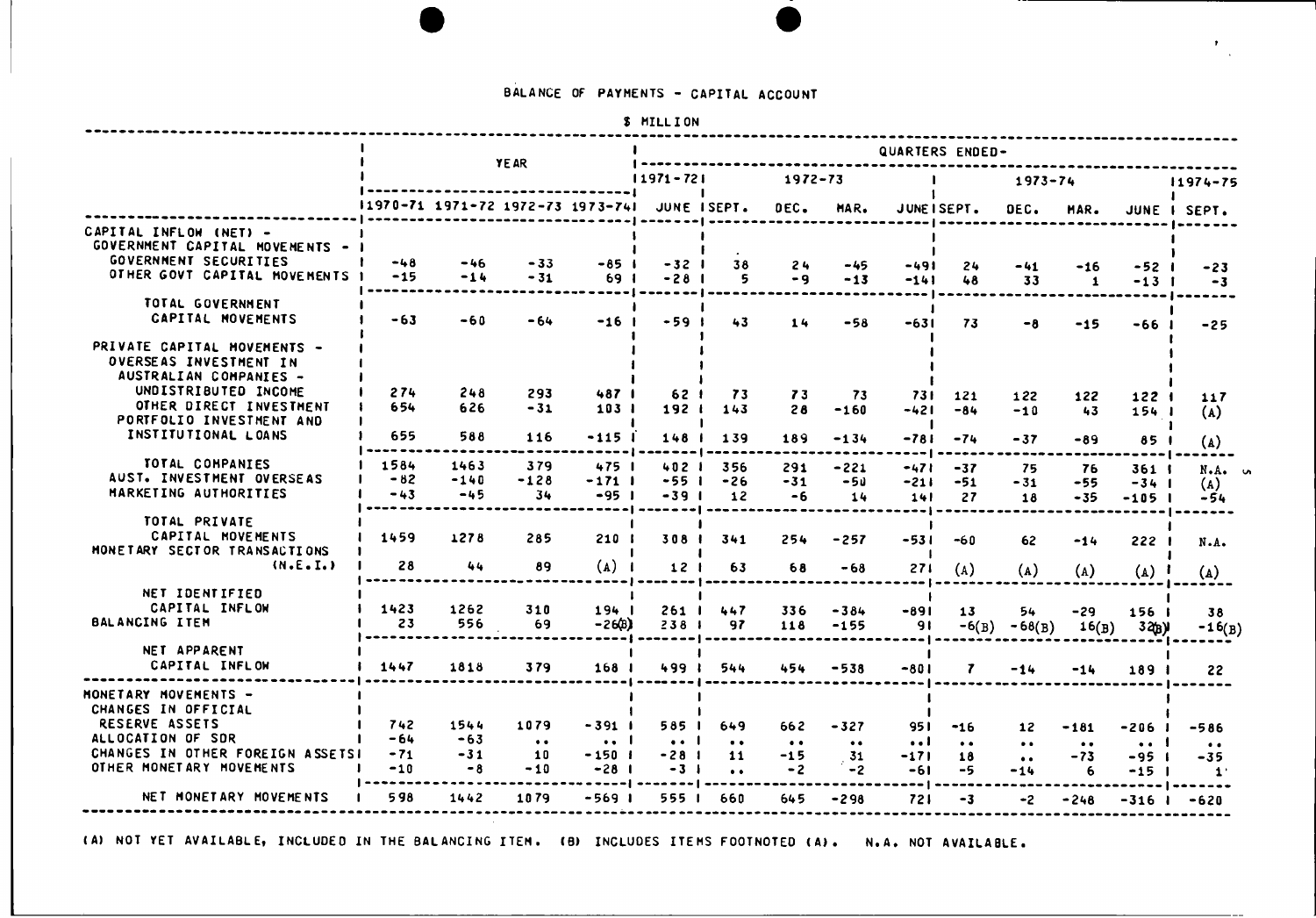$\boldsymbol{6}$ **BALANCE OF PAYMENTS** - **CURRENT ACCOUNT** - **SEASONALLY ADJUSTED**

S **MILLION**

|                                                             |                                          |                          |         |                         | QUARTERS ENDED - |                   |                            |             |                  |                              |
|-------------------------------------------------------------|------------------------------------------|--------------------------|---------|-------------------------|------------------|-------------------|----------------------------|-------------|------------------|------------------------------|
|                                                             | $11971 - 721$                            |                          | 1972-73 |                         |                  |                   |                            | 1973-74     |                  | 11974-75                     |
|                                                             |                                          | <b>JUNE I SEPT. DEC.</b> |         | MAR.                    |                  | JUNE I SEPT. DEC. |                            | MAR.        |                  | JUNE I SEPT.                 |
| VISIBLE TRADE-                                              |                                          |                          |         |                         |                  |                   |                            |             |                  |                              |
| EXPORTS F.O.B.                                              | 1251   1307                              |                          | 1494    | 1640                    |                  | 1550   1602       | 1698                       | 1686        |                  | 1730 1 1937                  |
| IMPORTS F.O.B.                                              | $-862$ 1                                 | $-860$                   | $-921$  | $-996$                  | $-1040$ $1-1189$ |                   | $-1273$                    | -1528       | -1785 1-2011     |                              |
| BALANCE OF TRADE                                            | ------<br>389 1                          | 447                      | 573     | 643                     | <b>510 I</b>     | 413               | 425                        | 159         | $-551$           | $-73$                        |
| INVISIBLE CREDITS-                                          | -1                                       |                          |         |                         |                  |                   |                            |             |                  |                              |
| GOLD PRODUCTION                                             | 3 <sub>1</sub>                           | 4                        | 4       | -3                      | 41               | 4                 | ٠                          | 3           | 41               | 4                            |
| <b>TRANSPORTATION</b>                                       | 128 <sub>1</sub>                         | 135                      | 145     | 147                     | 147 <sub>1</sub> | 162               | 176                        | 186         | 197              | 209                          |
| <b>TRAVEL</b>                                               | 32 <sub>1</sub>                          | 31                       | 33      | 34                      | $34 \;1$         | 40                | 42                         | 42          | 431              | 48                           |
| <b>GOVERNMENT</b>                                           | 22 <sub>1</sub>                          | 23                       | 23      | 22                      | 22 I             | 24                | 21                         | 24          | 25 <sub>1</sub>  | 24                           |
| <b>MISCELLANEOUS</b>                                        | 37 <sub>1</sub>                          | 37                       | 34      | 32                      | 32 <sub>1</sub>  | 30                | 29                         | 27          | 30 I             | 33                           |
| PROPERTY INCOME                                             | 64 I                                     | 85                       | 89      | 106                     | 90 I             | 111               | 125                        | 145         | 115 <sub>1</sub> | 115                          |
| <b>TRANSFERS</b>                                            | 66                                       | 60                       | 60      | 61                      | 54 I             | 51                | 50                         | 58          | 67 I             | 51                           |
| TOTAL INVISIBLE CREDITS                                     | . <b>.</b><br>351 1                      | ----<br>375              | 388     | 405                     | 3831             | 422               | 446                        | 484         | 479 <sub>1</sub> | 484                          |
| INVISIBLE DEBITS -<br>TRANSPORTATION -                      |                                          |                          |         |                         |                  |                   |                            |             |                  |                              |
| FREIGHT ON IMPORTS                                          | $-91$                                    | $-93$                    | $-101$  | $-116$                  |                  | $-116$ $-137$     | $-154$                     | $-168$      |                  | $-208$ $1 -231$              |
| OTHER TRANSPORTATION                                        |                                          | $-1191 - 111$            | $-112$  | $-119$                  |                  | $-116$   $-122$   | $-115$                     | $-132$      |                  | $-140 + -144$                |
| <b>TRAVEL</b>                                               | $-78$ $\pm$                              | -82                      | $-75$   | -75                     | $-791$           | $-81$             | $-80$                      | $-85$       | $-871$           | $-91$                        |
| <b>GOVERNMENT</b>                                           | $-31$ $1$                                | -28                      | $-31$   | $-30$                   | $-331$           | $-28$             | $-30$                      | -33         | $-261$           | $-38$                        |
| <b>MISCELLANEOUS</b>                                        | $-531$                                   | $-52$                    | $-55$   | -56                     | $-601$           | $-63$             | $-61$                      | -59         | $-71$ $\pm$      | -74                          |
| PROPERTY INCOME -                                           |                                          | -1                       |         |                         |                  |                   |                            |             |                  |                              |
| INVESTMENT INCOME -                                         |                                          |                          |         |                         |                  |                   |                            |             |                  |                              |
| <b>UNDISTRIBUTED</b>                                        | $-621$                                   | $-73$                    | $-73$   | $-73$                   |                  | $-73$   $-121$    | $-122$                     | $-122$      |                  | $-1221 - 117$                |
| <b>OT HER</b>                                               |                                          | $-133$   $-147$          | -150    | -222                    |                  | $-144$   $-151$   | $-142$                     | $-169$      |                  | $-151$ $-170$<br>$-17$ $-17$ |
| ROYALTIES AND COPYRIGHTS                                    | $-13$ $\pm$                              | $-13$                    | $-19$   | $-22$                   | $-20$ $\pm$      | $-14$             | $-13$                      | $-18$       |                  |                              |
| <b>TRANSFERS -</b>                                          |                                          |                          |         |                         |                  |                   | $-50$                      | -85         | <b>-102 I</b>    | $-66$                        |
| <b>GOVERNMENT</b>                                           | $-651$                                   | $-60$                    | -66     | $-58$                   | $-661$<br>$-601$ | $-59$<br>$-54$    | $-47$                      | $-51$       | $-58$ 1          | $-62$                        |
| <b>PRIVATE</b>                                              | $-48$                                    | $-47$                    | $-51$   | $-55$                   |                  |                   |                            |             |                  |                              |
|                                                             |                                          | $-692$   $-707$          | $-733$  | $-826$                  |                  | $-766$ $-828$     | ----------------<br>$-814$ | $-921$      |                  | $-981$ $-1008$               |
| TOTAL INVISIBLE DEBITS                                      |                                          |                          |         |                         |                  |                   |                            |             |                  |                              |
| NET INVISIBLES                                              |                                          | $-341$   $-332$          | $-345$  | $-421$<br>------------- |                  | $-384$ $-406$     | -367                       | $-437$      |                  | $-502$ $-525$                |
| BALANCE ON CURRENT ACCOUNT                                  | 48 I                                     | 115                      | 228     | 223                     | 127 I            | $\mathbf{r}$      | 57                         | $-278$      |                  | $-557$ 1 $-598$              |
| BALANCE OF PAYMENTS - CURRENT ACCOUNT - SEASONALLY ADJUSTED |                                          |                          |         |                         |                  |                   |                            |             |                  |                              |
|                                                             | PERCENTAGE CHANGE FROM PRECEDING QUARTER |                          |         |                         |                  |                   |                            |             |                  |                              |
|                                                             | $11971 - 721$                            |                          |         | $1972 - 73$             |                  |                   |                            | $1973 - 74$ |                  | $11974 - 79$                 |

|                                     | $11971 - 721$ |             |              | $1972 - 73$ |           |                | $1973 - 74$ |      |           |              |  | $11974 - 75$ |  |
|-------------------------------------|---------------|-------------|--------------|-------------|-----------|----------------|-------------|------|-----------|--------------|--|--------------|--|
|                                     |               |             | JUNE I SEPT. | DEC.        | MAR.      | JUNE 1         | SEPT.       | DEC. | MAR.      | JUNE I SEPT. |  |              |  |
| EXPORTS F.O.B.<br>INVISIBLE CREDITS |               | 61          |              | 14          | 10<br>-46 | $-51$<br>$-51$ | 10          |      | $-1$<br>a | $-1$         |  |              |  |
| IMPORTS F.O.B.<br>INVISIBLE DEBITS  |               | $-91$<br>61 | $\bullet$    |             | 13        | 41<br>$-71$    | 14<br>я     | $-2$ | 20<br>13  | 17           |  |              |  |

J. G. MILLER Acting Commonwealth **Statistician**

**Australian Bureau of Statistics** Canberra, A.C.T. 2600

NOTE. Inquiries concerning these statistics may be made in Canberra by telephoning Mr A. James on 52 7911 extension 5519 or, in each State capital, by telephoning the office of the Australian Bureau of Statistics.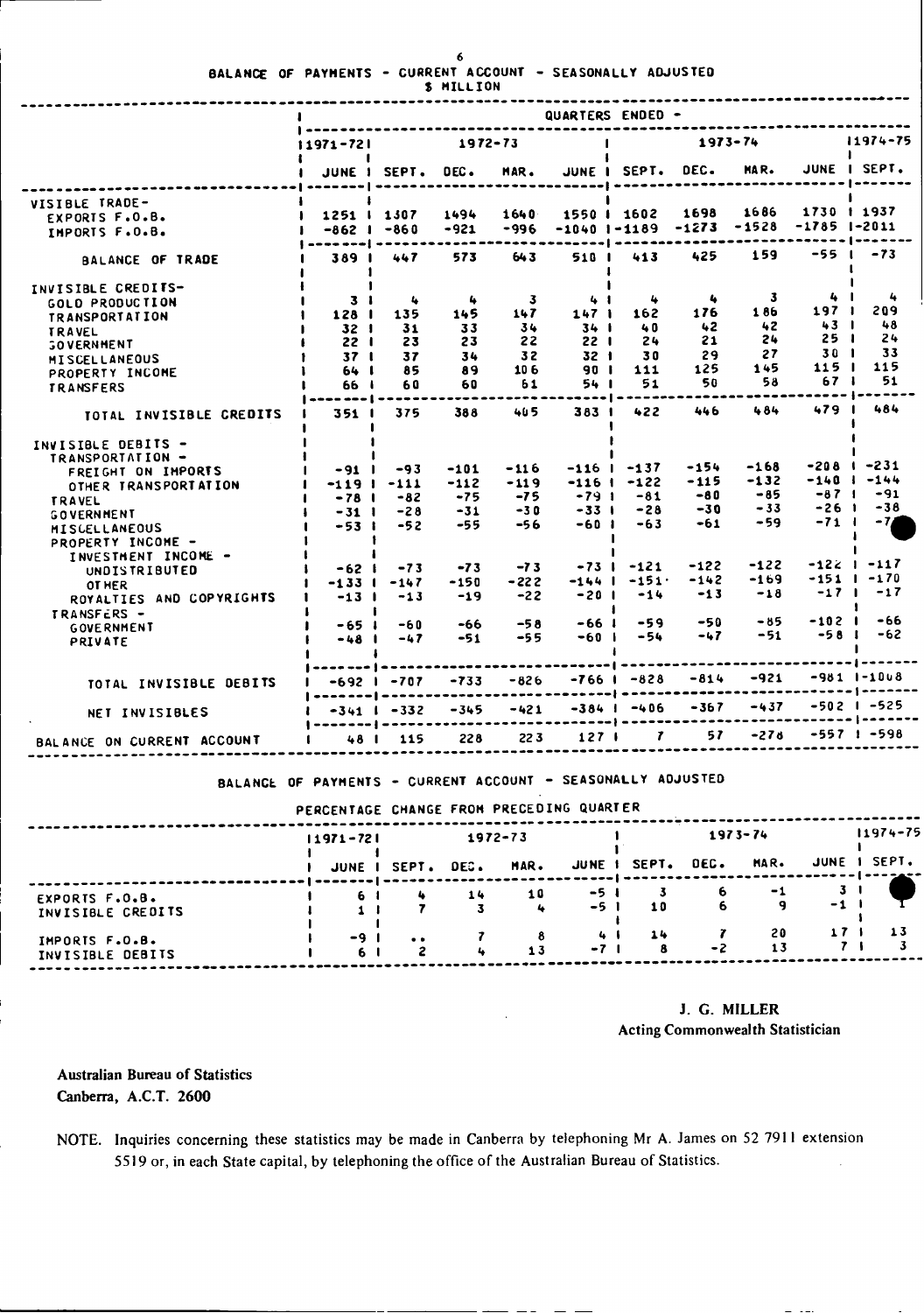1. **The** seasonally adjusted series given in this bulletin have been calculated using the X-11Q Variant of the U.S.Bureau of the Census Method **11 seasonal** adjustment program, descriptions of which are given in the Australian **Bureau** of Statistics publication *Seasonally Adjusted Indicators* 1974 (Reference No. 1.10). As described in that publication (in paragraphs 16 to 18 of Appendix A), the manner in which this program has been employed for each series depends on the selection made from among alternative optional procedures allowed for in the program.

2. As the program options employed could affect the results of seasonal adjustment and their interpretation, the more important program options employed in calculating seasonally adjusted figures included in this bulletin are discussed below. The terminology used is explained in *Seasonally Adjusted Indicators* 1974.

3. A multiplicative model has been employed in calculating all seasonally adjusted series in this bulletin. For all series, the trend has been calculated using a 5-term (Henderson) moving average and the seasonal factors using a 3 x 5-term moving average. These moving averages are the standard features of the X-l **I** Q program. The program standard limits for graduated treatment of extremes (i.e. 1.5 and 2.5 standard deviations), have been used for all series. Details of the methods of adjustment used are provided in Table **1.**

4. Most of the seasonally adjusted estimafes for items in the current account have been obtained aggregatively; i.e. by adding seasonally adjusted component series. In instances where a component was not subject to seasonality to any significant degree the

original series **was retained. Besides** maintaining **the** essential accounting relationships, the aggregative approach is needed because many of the items included components having different characteristics requiring different methods of adjustment. Prior correction has been made where necessary for abrupt changes in **seasonal pattern and for exceptionally large irregular** movements; the effects of large irregular movements have been retained in the final seasonally adjusted figures.

5. To assist in interpreting movements shown by particular series included in this bulletin, selected measures of variability are given in the following tables. These measures provide an indication of the relative magnitude of the seasonal effects removed, the rate at which the seasonal pattern is changing from year to year, and the relative importance of trend and irregular components of the seasonally adjusted series. For series other than the balance items (balance of trade, net invisibles and balance on current account) the measures are expressed in terms of averages of *percentage changes* without regard to sign from quarter to quarter (and from year to year, in the case of seasonal factors) calculated over the period from September quarter 1958 (see Table 2). For the balance items, which may contain zero or very small values for some quarters, similar measures are shown (see Table 3), but in terms of average *differences* rather than *percentage changes.* Also included in the tables is the measure of Quarters for Cyclical Dominance (QCD), which is an estimate of the smallest number of quarters over which the cumulative change in the trend component is on average, greater than that of the irregular component. It should be noted that these measures are averages; movements in particular periods may be considerably larger or smaller than the averages shown.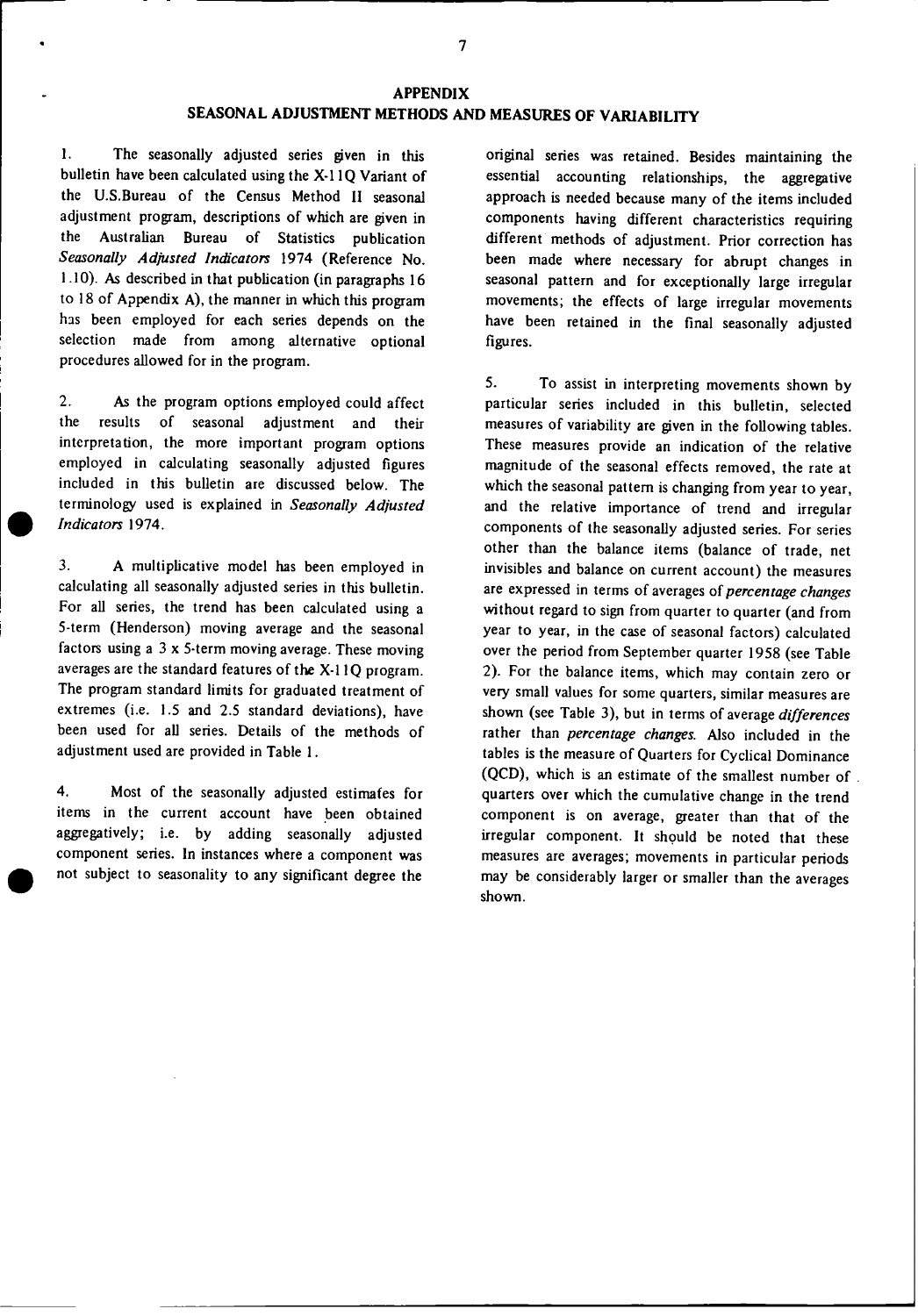# **APPENDIX TABLE I. - METHOD OF ADJUSTMENT EMPLOYED**

| <b>Series Description</b>  | Method Employed                                                                                                                                                                                                            |
|----------------------------|----------------------------------------------------------------------------------------------------------------------------------------------------------------------------------------------------------------------------|
| Visible Trade -            |                                                                                                                                                                                                                            |
| Exports f.o.b.             | Recorded exports (directly adjusted) less the difference between recorded exports and<br>exports f.o.b. (not adjusted).                                                                                                    |
| Imports f.o.b.             | Directly adjusted.                                                                                                                                                                                                         |
| Balance of trade           | The difference between the adjusted series for exports f.o.b. and imports f.o.b.                                                                                                                                           |
| Invisible credits --       |                                                                                                                                                                                                                            |
| Gold production            | Directly adjusted until June quarter 1969. Not adjusted since then.                                                                                                                                                        |
| Transportation             | The sum of three directly adjusted series - Expenditure of overseas shipping,<br>Expenditure of overseas airlines and Receipts of Australian carriers.                                                                     |
| Travel                     | Directly adjusted.                                                                                                                                                                                                         |
| Government                 | The sum of Australian government services to non-residents (directly adjusted) and two<br>components of foreign government expenditure (one component directly adjusted, the<br>other not adjusted).                       |
| Miscellaneous              | The sum of two series - Business expenses of foreign companies (not adjusted) and<br>Other (directly adjusted).                                                                                                            |
| Property income            | The sum of two series - Interest on international reserves and IMF income (directly<br>adjusted) and Other (not adjusted).                                                                                                 |
| Transfers                  | The sum of two series - Immigrants' funds (directly adjusted) and Other (not adjusted).                                                                                                                                    |
| Total invisible credits    | The sum of the adjusted series for the seven individual credit items above.                                                                                                                                                |
| Invisible debits $-$       |                                                                                                                                                                                                                            |
| $Transportation -$         |                                                                                                                                                                                                                            |
| Freight on imports         | Directly adjusted.                                                                                                                                                                                                         |
| Other transportation       | The sum of three directly adjusted series - Shipping fares, Receipts of overseas airlines<br>plus assisted passages, and Other.                                                                                            |
| Travel                     | Directly adjusted.                                                                                                                                                                                                         |
| Government                 | The sum of two directly adjusted series - Defence expenditure and Others.                                                                                                                                                  |
| Miscellaneous              | The sum of two directly adjusted series - Business expenses of Australian companies and<br>Other                                                                                                                           |
| Property income -          |                                                                                                                                                                                                                            |
| Investment income $-$      |                                                                                                                                                                                                                            |
| Undistributed              | Not adjusted.                                                                                                                                                                                                              |
| Other                      | The sum of three directly adjusted series - Portfolio dividends and interest. Interest on<br>public authority debt and Remitted profits and interest, with account taken of unusually<br>high values in the last of these. |
| Royalties and copyrights   | Directly adjusted.                                                                                                                                                                                                         |
| $Transfers -$              |                                                                                                                                                                                                                            |
| Government                 | The sum of two directly adjusted series - Papua New Guinea and Other, with account<br>taken of large single transfers in the latter adjustment.                                                                            |
| Private                    | The sum of two series -- Emigrants' funds (not adjusted) and Other (directly adjusted).                                                                                                                                    |
| Total invisible debits     | The sum of the adjusted series for the ten individual debit items above.                                                                                                                                                   |
| Net invisibles             | The difference between the adjusted series for Invisible credits and Invisible debits.                                                                                                                                     |
| Balance on current account | The sum of the adjusted series for Balance of trade and Net Invisibles.                                                                                                                                                    |